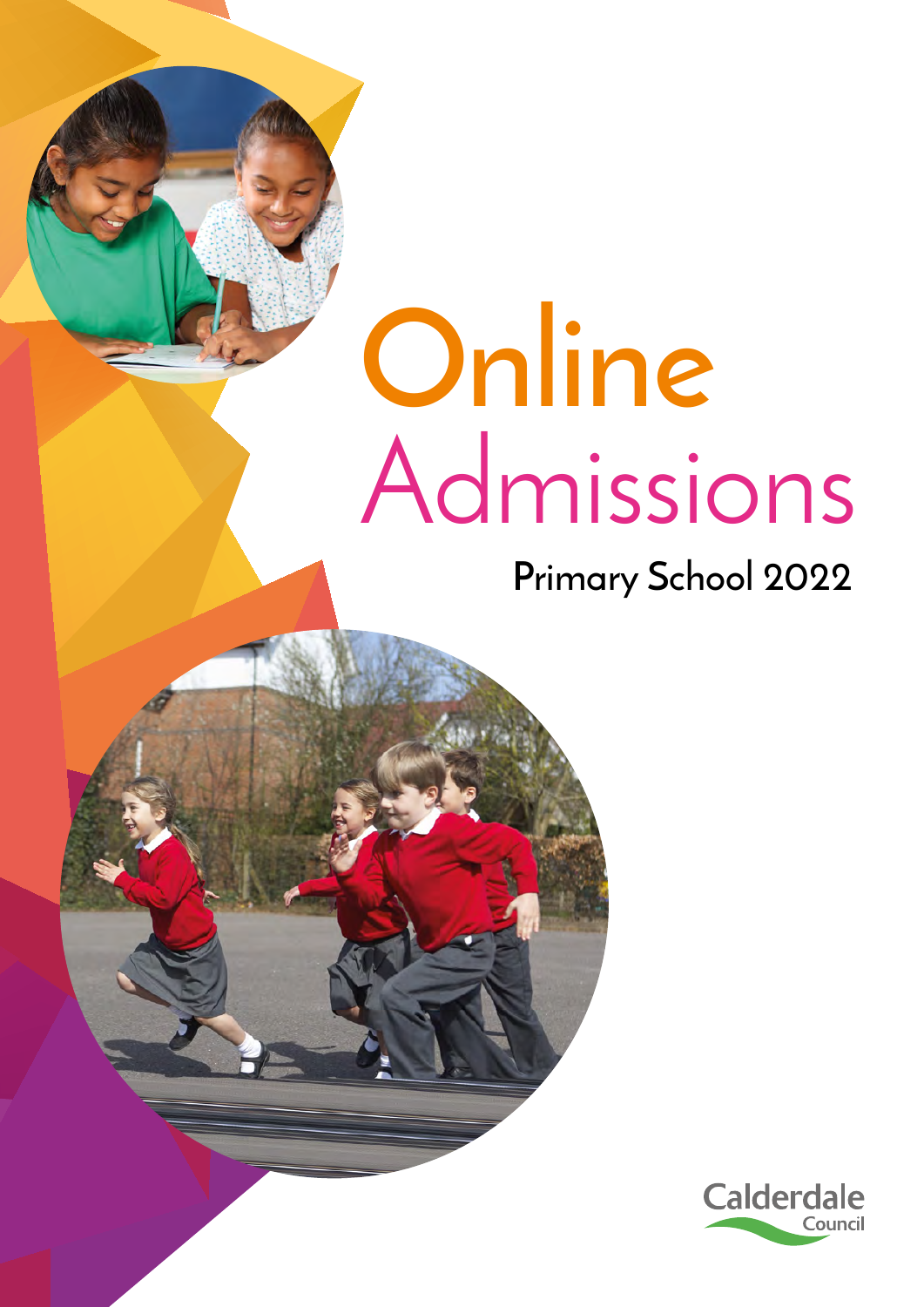**If your child was born between 1 September 2017 and 31 August 2018 they will be due to start school at the beginning of the academic year commencing 1 September 2022**

**Apply online from 19 November 2021**

#### **The closing date for applications is 15 January 2022**

**You must complete an online application for your child to start primary school. There is no automatic transfer from nursery into primary school.**

**All on time applications will be considered equally after the closing date, 15 January 2022. Applications received after this date will be treated as late and considered after all applications received before the closing date.**

This leaflet explains how to apply for a school place for your child, who is due to start Primary School in September 2022.

Full information, details of Calderdale schools, Academies and the Admission to Primary School booklet is available on our website **www.calderdale.gov.uk/admissions**. You are strongly advised to read this information before submitting your online application.

The period in which you may apply to select your preferences of schools, runs from 19 November 2021 to 15 January 2022. If you do not have internet access at home you can use the internet at your local library free of charge for the first hour.

Applications can be viewed and amended throughout this period. An immediate acknowledgement will be sent by e-mail.

#### **How do I apply?**

**Online applications can be made at www.calderdale. gov.uk/admissions between the 19 November 2021 and 15 January 2022**. You can apply for up to five schools, putting the school you want most as your first preference. The schools can be within Calderdale and/or other Local Authorities.

Your child will be considered separately for each school that you have listed. Whether your child can be offered a place at each school will be decided using the school's oversubscription criteria. If your child can be given a place at more than one school, a place will be offered at the school you listed highest on your application.

You should receive notification either by letter or e-mail on or around the 19 April 2022 to tell you which school your child has been offered.

Residents of other Local Authorities can apply for Calderdale schools via their own Local Authority.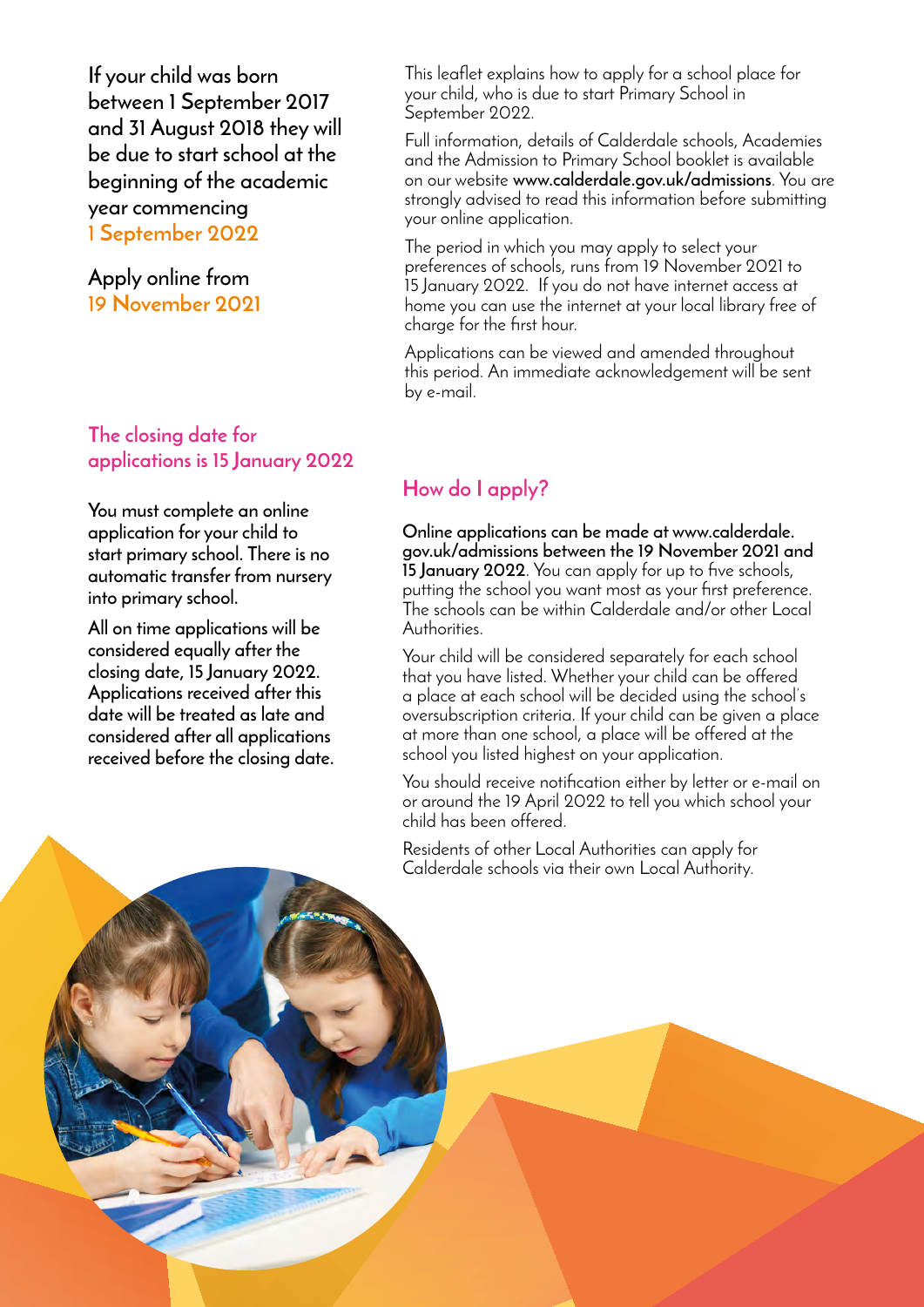#### **How are places allocated? Timetable of Events**

Calderdale Council's co-ordinated admissions scheme for 2022 operates in such a way that all parental preferences are considered equally. However, the schools have to be expressed in order of preference. In the event of a child being eligible for a place at more than one school only one offer of a place will be made, this will be at the highest expressed preference of school for which the child is eligible.

Many schools have more applications than there are places available. Eligibility for school places is determined by the oversubscription criteria published for each school. The oversubscription criteria details how priority will be determined for a school in the event that there are more applications received than places available.

There are common oversubscription criteria for community and voluntary controlled schools within Calderdale. Foundation and voluntary aided schools/academies have their own specific oversubscription criteria which is applied.

All oversubscription criteria can be viewed at **www.calderdale.gov.uk/admissions** 

For out of authority schools you should contact the relevant local authority about the school's oversubscription criteria.

#### **The child's current permanent residential address must be used for the application.**

The address of a relative or childminder, or an address where your child stays or sleeps because of special domestic circumstances cannot be considered.

**You cannot use a future address until you are permanently resident in the property.** Evidence will be requested for all change of addresses.

If it is discovered that a school place has been offered on the basis of a fraudulent or intentionally misleading application (for example a false claim to residence) that offer will be withdrawn.



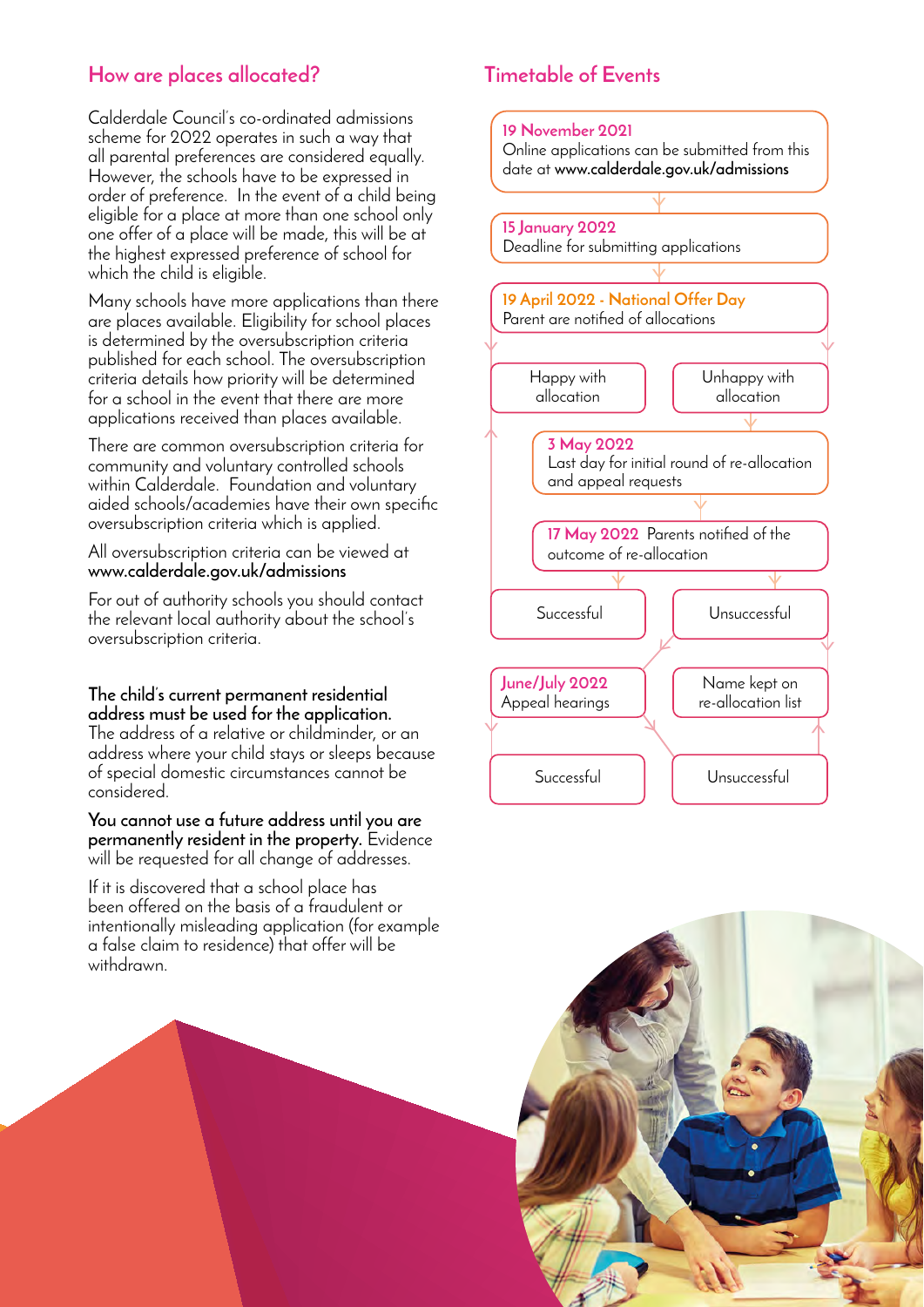#### **Important Information**

**Individual school prospectuses are available from the relevant school. A full list of primary schools and academies in Calderdale, with their contact details, can be found on our website. Parents/guardians who wish to look around an individual school should contact the school directly to arrange a visit.**

**Customer First Advisors are available on 01422 392617, option 1, to support parents with the online application process and any issues they may have. Please phone this number for advice if you are experiencing any problems with the application process.**

#### **What do I do now?**

**Once you have read the information on the Calderdale website and fully considered your preferences, you will need to complete the online application at www.calderdale.gov.uk/admissions**

#### **Please be sure to**

- Read carefully the information available on Calderdale's webite **www.calderdale.gov.uk/admissions.**
- Register and apply online, preferencing up to 5 schools (including any outside of the Calderdale area).
- Ensure that details of any siblings already attending a school which you have preferenced are included on the application.
- Ensure that the information you have provided is accurate. Please be aware that the address given on the application must be your child's permanent residence. A school place may be withdrawn if a false address is provided (which includes a relative's or childminder's address).
- Submit your application before the close date of 15 January 2022 (you will receive an automated acknowledgement so that you know we have received your application).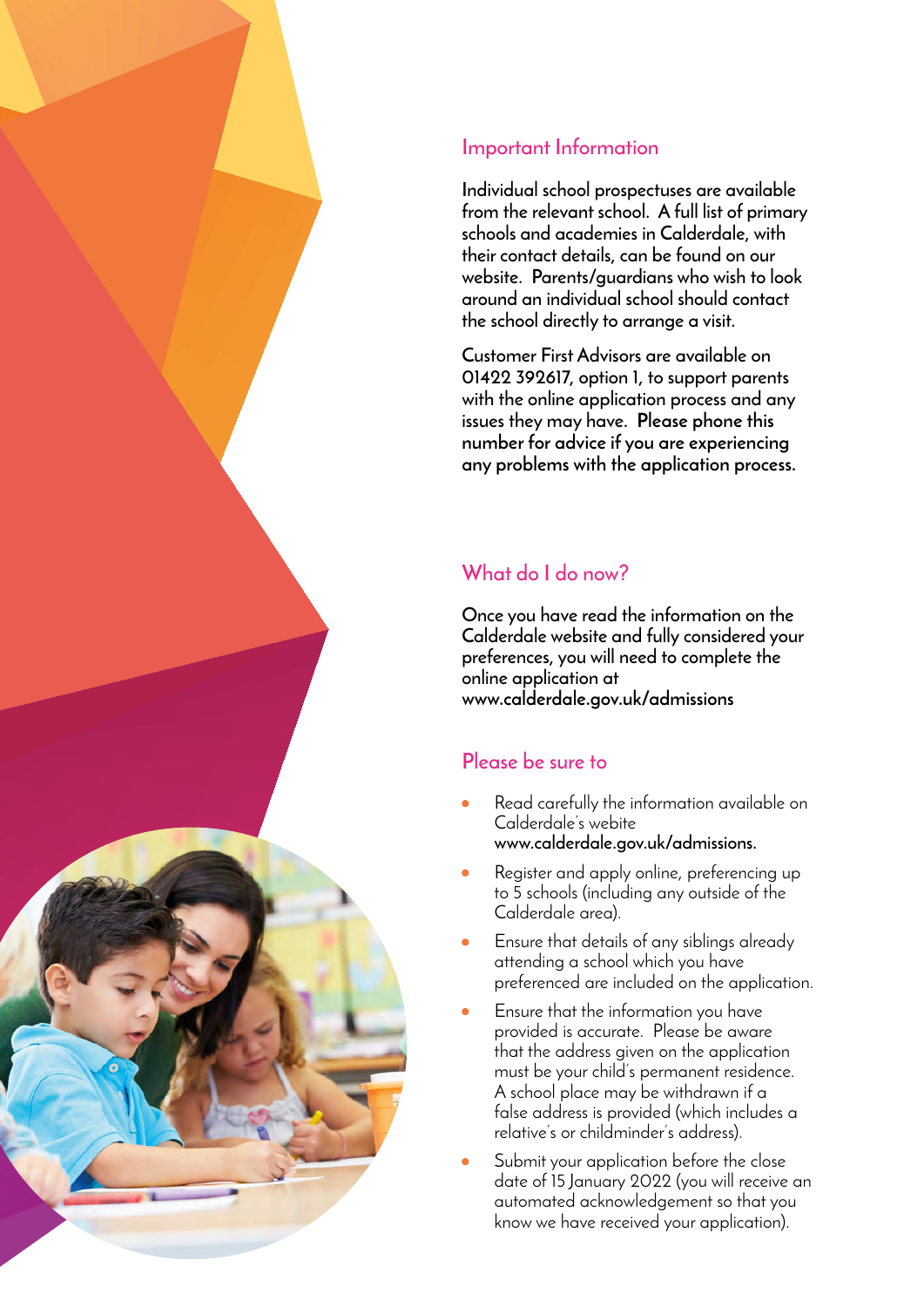#### **Reminder**

Please consider carefully, before submitting your application for primary schools:

- Oversubscription Criteria detailing priority order in which pupils are admitted.
- Previous data relating to admissions to your preferred school.
- Performance tables can be accessed via **www.calderdale.gov.uk**
- Ofsted reports and other school information can be found on the individual school's website.
- Travel arrangements the transport policy is included within the Admissions to Primary School 2022 booklet or online at **www.calderdale.gov.uk/admissions**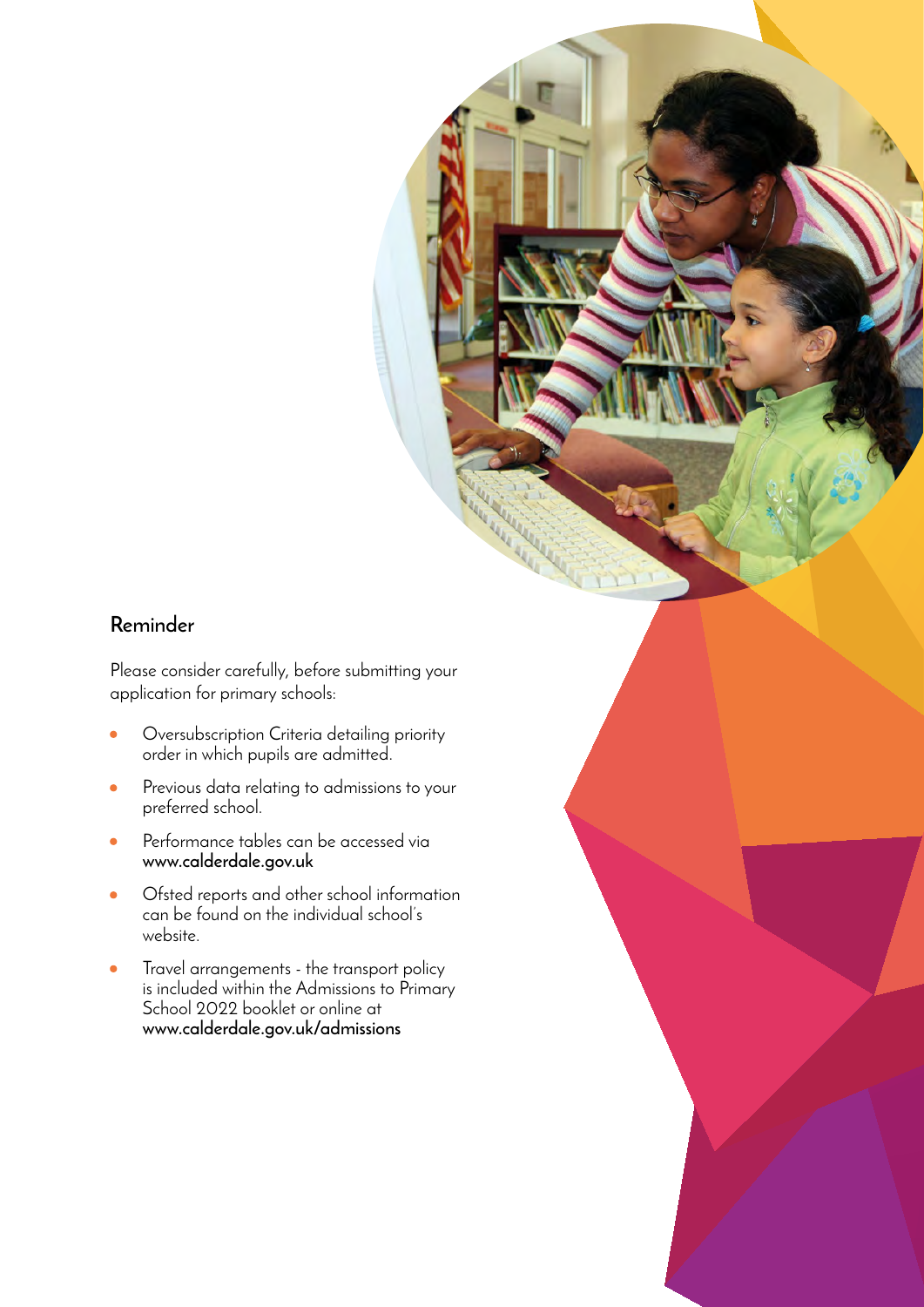

### **What happens next?**

#### **19 April 2022 - National Offer Day**

- If you live in Calderdale the offer of a school place will be made by Calderdale Council. You will have the option of how you wish to receive your offer when you apply online.
- If you live outside Calderdale your home local authority will contact you regarding the offer of a school place.

#### **Re-allocation requests - 19 April to 3 May 2022**

If you are not happy with the school place that you have been offered you can request that your child's name is added to the reallocation list for places which may become available after 19 April 2022, this is effectively a waiting list. Applications for reallocation must be received by 3 May 2022. If and when places are given up at your preferred school(s), the oversubscription criteria will be reapplied and a place will be offered to the child who falls within the highest priority category.

#### **Re-allocation outcome - 17 May 2022**

Calderdale Council will notify you in writing of the outcome of your reallocation request by 17 May 2022. Reallocation lists will be maintained by the Authority until September, if a place becomes available during this time the Admissions Team will contact you. At the start of the new term the lists are passed to the individual schools to maintain until at least the end of the first term.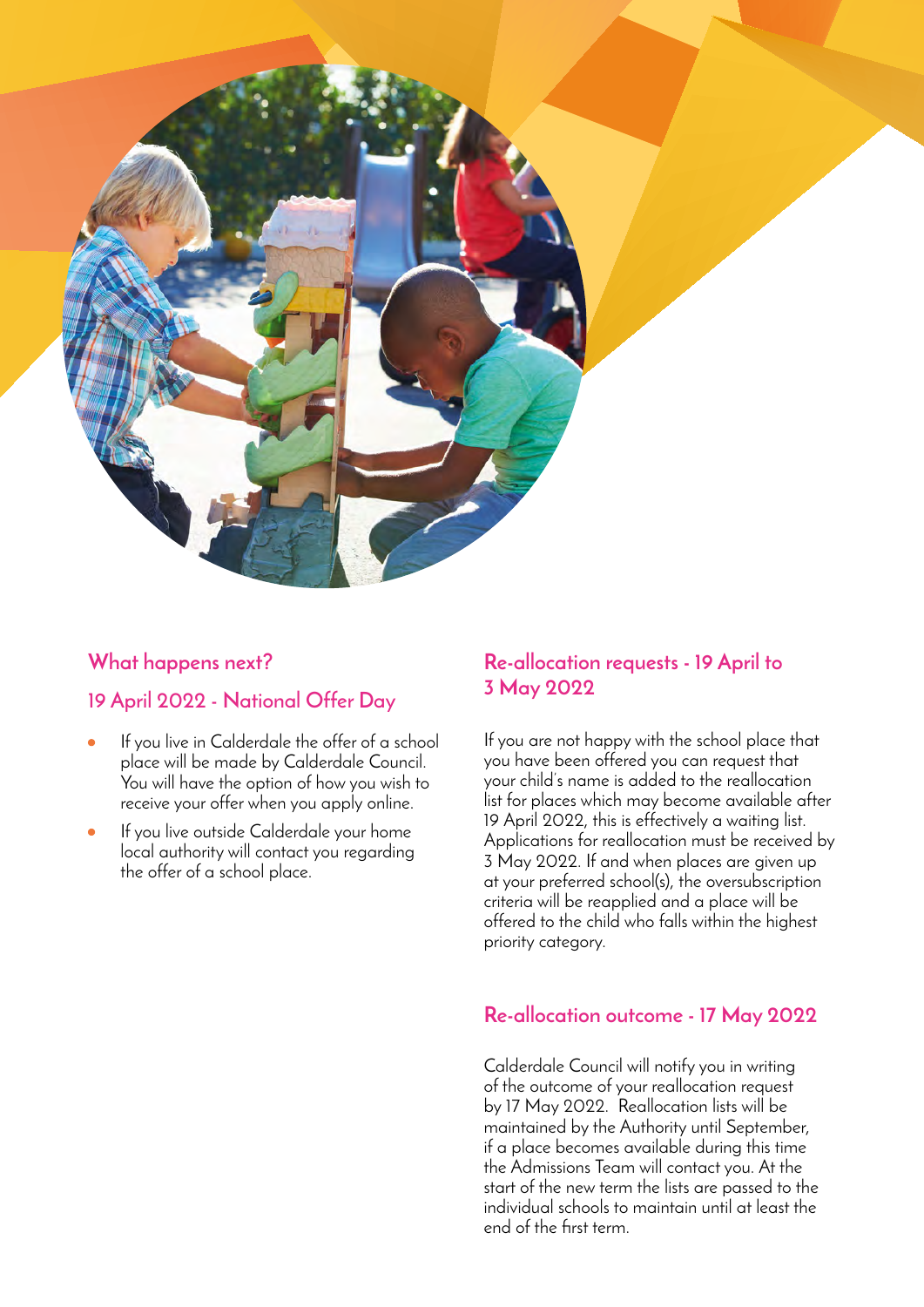

#### **Frequently asked questions**

**There are a number of questions which parents/guardians often ask, some of these are shown below. However, these are not meant to replace the information contained on the website and you are strongly advised to take the time to consider all the information before making your preferences.**

#### **Q1**

**When completing the application form, what order should I state the schools?**

#### **A1**

All preferences are considered equally, so you should preference schools in the order that you would like them allocated. The Authority will offer the highest preference possible if your child is eligible for more than one school.

#### **Q2**

#### **What happens if the Authority cannot allocate any of my preferred schools?**

#### A<sub>2</sub>

The Authority has a duty to allocate a school place to all children living within Calderdale. If none of your preferred schools can be allocated, the Authority will allocate the school which is closest to the family home where there are vacancies. If you are resident outside of the Calderdale area, your own local authority is responsible for ensuring a school place is offered.

#### **Q3**

#### **Can I put a relative's address on the application as it is nearer to the school?**

#### **A3**

No. The address given on the application must be the child's current permanent place of residence. A school place may be withdrawn if a false address is provided (this includes relative's or childminder's addresses).

#### **Q4**

**Do I still need to apply if my child is already attending the school nursery?**

#### **A4**

Yes. Attendance at a school nursery does not guarantee a place in the reception class. You must complete an application which will be considered along with all other applications for the school.

#### **Q5**

#### **If I only put one school on the application form does it mean I will be offered it?**

#### **A5**

No. Naming only one school on your application will not necessarily ensure that your child is allocated a place at that school. Parents/guardians are urged to use the opportunity to express five preferences for schools in order of preference.

#### **Q6**

#### **Where can I get advice on completing the online application form?**

#### **A6**

The Authority recommends that parents/guardians contact the Admissions Team on 01422 392617 to obtain appropriate advice and guidance. Advisors are available on option 1 of this number to support parents with the application process and address any issues you may have.